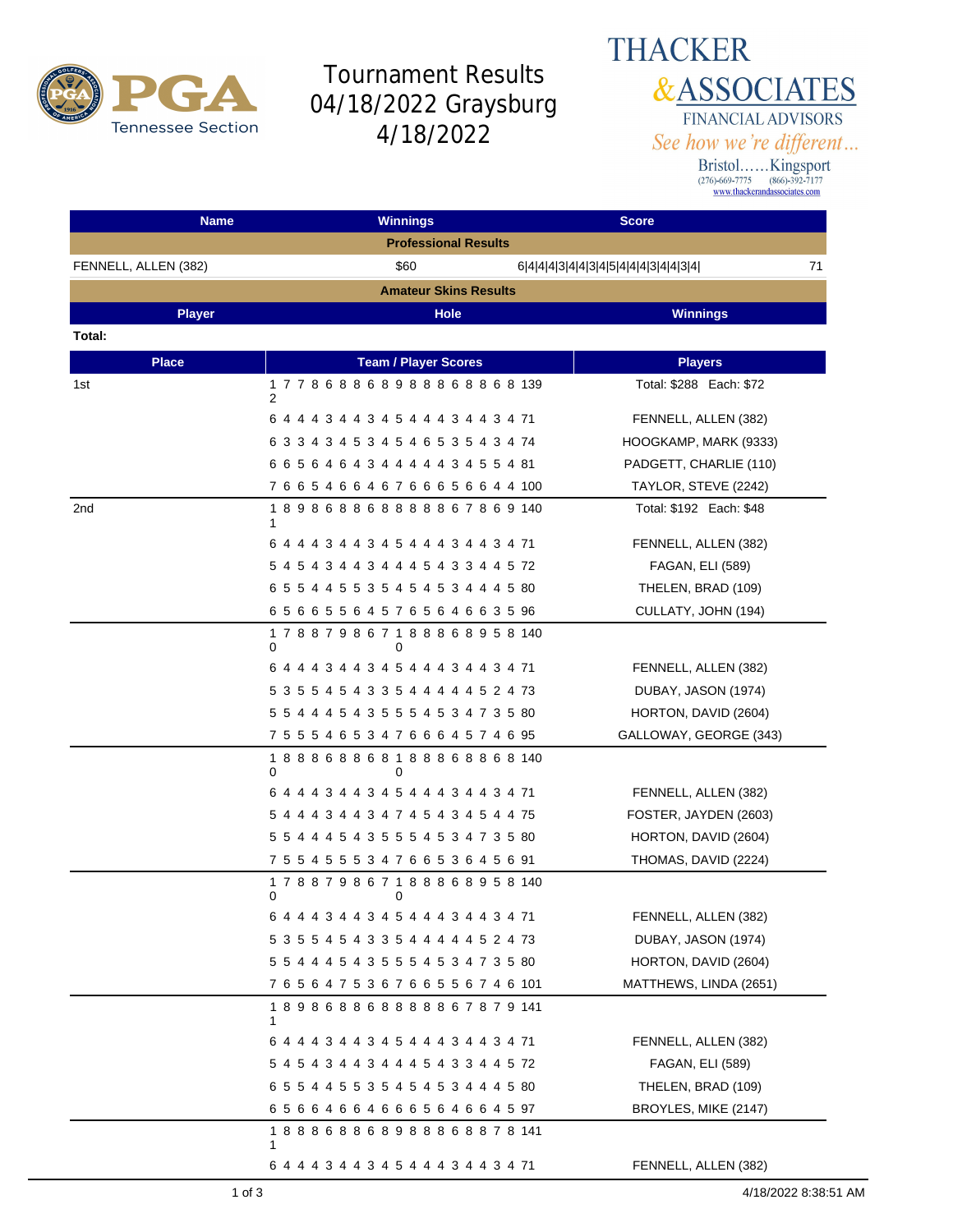

## Tournament Results 04/18/2022 Graysburg 4/18/2022



Bristol......Kingsport<br>
(276)-669-7775 (866)-392-7177<br>
www.thackerandassociates.com

| <b>Place</b> | <b>Team / Player Scores</b>             | <b>Players</b>            |
|--------------|-----------------------------------------|---------------------------|
|              | 5 4 4 4 3 4 4 3 4 7 4 5 4 3 4 5 4 4 75  | FOSTER, JAYDEN (2603)     |
|              | 6 5 5 4 4 5 5 3 5 4 5 4 5 3 4 4 4 5 80  | THELEN, BRAD (109)        |
|              | 7 4 6 6 3 6 6 5 5 7 6 5 6 5 5 7 5 6 100 | PARKS, STEVEN (2602)      |
|              | 198778868788868968141<br>2              |                           |
|              | 6 4 4 4 3 4 4 3 4 5 4 4 4 3 4 4 3 4 71  | FENNELL, ALLEN (382)      |
|              | 6 5 4 3 4 4 5 3 4 3 4 4 5 3 4 5 3 5 74  | OLER, RYAN (2006)         |
|              | 6 6 5 6 4 6 4 3 4 4 4 4 4 3 4 5 5 4 81  | PADGETT, CHARLIE (110)    |
|              | 7 6 6 6 5 7 6 5 6 7 6 4 6 5 6 7 5 6 106 | LAMBERT, HUNTER (2668)    |
|              | 188868868988868978142<br>1              |                           |
|              | 6 4 4 4 3 4 4 3 4 5 4 4 4 3 4 4 3 4 71  | FENNELL, ALLEN (382)      |
|              | 5 4 4 4 3 4 4 3 4 7 4 5 4 3 4 5 4 4 75  | FOSTER, JAYDEN (2603)     |
|              | 6 6 5 6 4 6 4 3 4 4 4 4 4 3 4 5 5 4 81  | PADGETT, CHARLIE (110)    |
|              | 7 5 6 5 4 6 6 5 6 7 5 6 6 5 6 6 5 6 102 | STRICKLER, DAN (313)      |
|              | 189868868989867869142<br>1              |                           |
|              | 6 4 4 4 3 4 4 3 4 5 4 4 4 3 4 4 3 4 71  | FENNELL, ALLEN (382)      |
|              | 5 4 5 4 3 4 4 3 4 4 4 5 4 3 3 4 4 5 72  | FAGAN, ELI (589)          |
|              | 6 5 5 5 4 5 6 5 5 5 4 6 5 4 4 5 3 5 87  | STRICKLER, EVAN (999)     |
|              | 7 5 6 5 4 6 6 5 4 6 5 6 6 5 6 7 5 6 100 | ELLENWOOD, TIM (2690)     |
|              | 179869867188878958142<br>1<br>0         |                           |
|              | 6 4 4 4 3 4 4 3 4 5 4 4 4 3 4 4 3 4 71  | FENNELL, ALLEN (382)      |
|              | 5 3 5 5 4 5 4 3 3 5 4 4 4 4 4 5 2 4 73  | DUBAY, JASON (1974)       |
|              | 7 5 5 4 4 5 4 4 4 5 4 5 5 4 5 5 3 6 84  | <b>HARMON, TIM (1574)</b> |
|              | 6 5 5 4 3 6 6 3 5 6 5 6 5 4 5 5 5 5 89  | MILLER, RANDY (2719)      |
|              | 177868868189968868142<br>2<br>0         |                           |
|              | 6 4 4 4 3 4 4 3 4 5 4 4 4 3 4 4 3 4 71  | FENNELL, ALLEN (382)      |
|              | 6 3 3 4 3 4 5 3 4 5 4 6 5 3 5 4 3 4 74  | HOOGKAMP, MARK (9333)     |
|              | 6 5 5 5 4 5 6 5 5 5 4 6 5 4 4 5 3 5 87  | STRICKLER, EVAN (999)     |
|              | 65665745465555575697                    | FOX, ROGER (2744)         |
|              | 177868868189969868143<br>2<br>0         |                           |
|              | 6 4 4 4 3 4 4 3 4 5 4 4 4 3 4 4 3 4 71  | FENNELL, ALLEN (382)      |
|              | 6 3 3 4 3 4 5 3 4 5 4 6 5 3 5 4 3 4 74  | HOOGKAMP, MARK (9333)     |
|              | 7 5 5 4 4 5 4 4 4 5 4 5 5 4 5 5 3 6 84  | <b>HARMON, TIM (1574)</b> |
|              | 65655663566665665598                    | TUTTEROW, ROSS (267)      |
|              | 198768868888968969143<br>2              |                           |
|              | 6 4 4 4 3 4 4 3 4 5 4 4 4 3 4 4 3 4 71  | FENNELL, ALLEN (382)      |
|              | 6 5 4 3 4 4 5 3 4 3 4 4 5 3 4 5 3 5 74  | OLER, RYAN (2006)         |
|              | 7 5 5 4 4 5 4 4 4 5 4 5 5 4 5 5 3 6 84  | HARMON, TIM (1574)        |
|              | 7 6 6 5 3 6 6 5 6 7 6 6 6 4 6 7 4 6 102 | SCHULTE, TOM (2187)       |